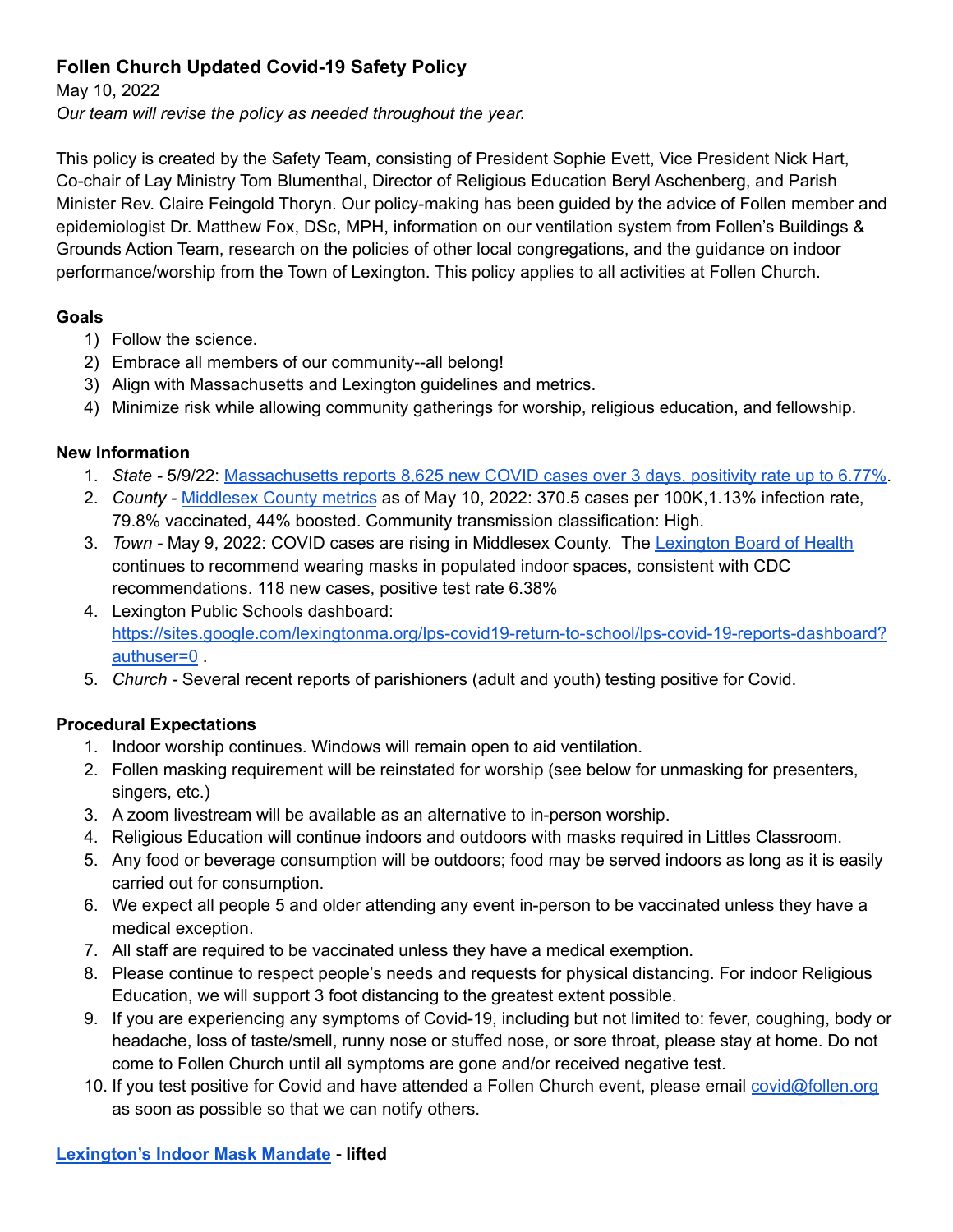The Town of Lexington has lifted its indoor mask mandate, but we are reinstating it at Follen . All people should mask while indoors with others at Follen Church.

When leading worship, performers and speakers can remove their mask to perform *if* they have either

- 1. had a negative test within 24 hours and/or
- 2. there is a HEPA filter placed between each speaker/performer and the audience. (Per communication from Town Manager James Malloy to Lexington Interfaith Clergy Association, August 26, 2021.)

## **Follen's Ventilation System and Sunday Morning Worship**

*Exemplary Air Exchange in the Sanctuary*

In our sanctuary, our ventilation system is capable of [completely](https://docs.google.com/document/d/1SwKi2o21UR95HY-oTUi_-qMeihJ8LoeX/edit?usp=sharing&ouid=111056933720206613348&rtpof=true&sd=true) changing the air in the sanctuary every 3-5 [minutes.](https://docs.google.com/document/d/1SwKi2o21UR95HY-oTUi_-qMeihJ8LoeX/edit?usp=sharing&ouid=111056933720206613348&rtpof=true&sd=true) This means that in one hour, the air in the room will be completely exchanged for fresh air 12-20 *times.* This is a magnitude better than the requirements for safe singing according to an [Aerosol](https://files.constantcontact.com/b4d082bd201/d73a38b4-4567-4ee8-a2cc-78dc67f8e40e.pdf) Study done by the [International](https://files.constantcontact.com/b4d082bd201/d73a38b4-4567-4ee8-a2cc-78dc67f8e40e.pdf) Coalition of the Performing Arts, which requires a minimum of three air exchanges per hour. In the Community Center, where we may gather for social hour, the ventilation system mixes a steady 25% of fresh air with internal air, leading to 2-4+ air exchanges per hour.

Note: In the sanctuary, when the heating system is running, we have fewer air exchanges but still considerably more than the 2-4 per hour recommendation. .

## **Outdoors**

- 1. Masks: Masks are encouraged but not required when physically near one another. Unvaccinated people, including unvaccinated children, are encouraged to wear masks.
- 2. Singing: Physically distanced singing without masks is allowed.
- 3. Food: Allowed; remain physically distanced.

# **Indoors**

- 1. Masks are required indoors for all people in a shared space, vaccinated and unvaccinated. (See above for exception for worship speakers and performers.)
- 2. Hybrid gatherings in person and online are encouraged to include those reducing their Covid exposure risk.
- 3. For indoor gatherings, physical distancing and reduced capacity of rooms is strongly recommended, please see the table below for space capacity and recommendations. Room set up should encourage physical distancing. Current maximum capacity is set at 75% in the sanctuary.
- 4. Windows in rooms should be kept opened to allow our ventilation system to bring in fresh air and exhaust used air.
- 5. Capacity restrictions and distancing should be followed in the sanctuary during worship and in all spaces. If the capacity limit is reached for the sanctuary on Sunday morning, overflow attendees can also listen to the service in another location at Follen (patio if weather allows).
- 6. Choir Singing: Choir and other singers may unmask as long as the exceptions to the Town's mask mandate are met (recent negative test or HEPA filters present). Renters must follow Lexington's mask mandate and exceptions.
- 7. Social Hour:
	- a. All snacks and beverages should be consumed outdoors. Outdoor "Coffee Hour" is encouraged.
	- b. Indoor socializing in the Community Center after the service is allowed, although any food or drinks should be consumed outdoors. The fan setting in our Community Center